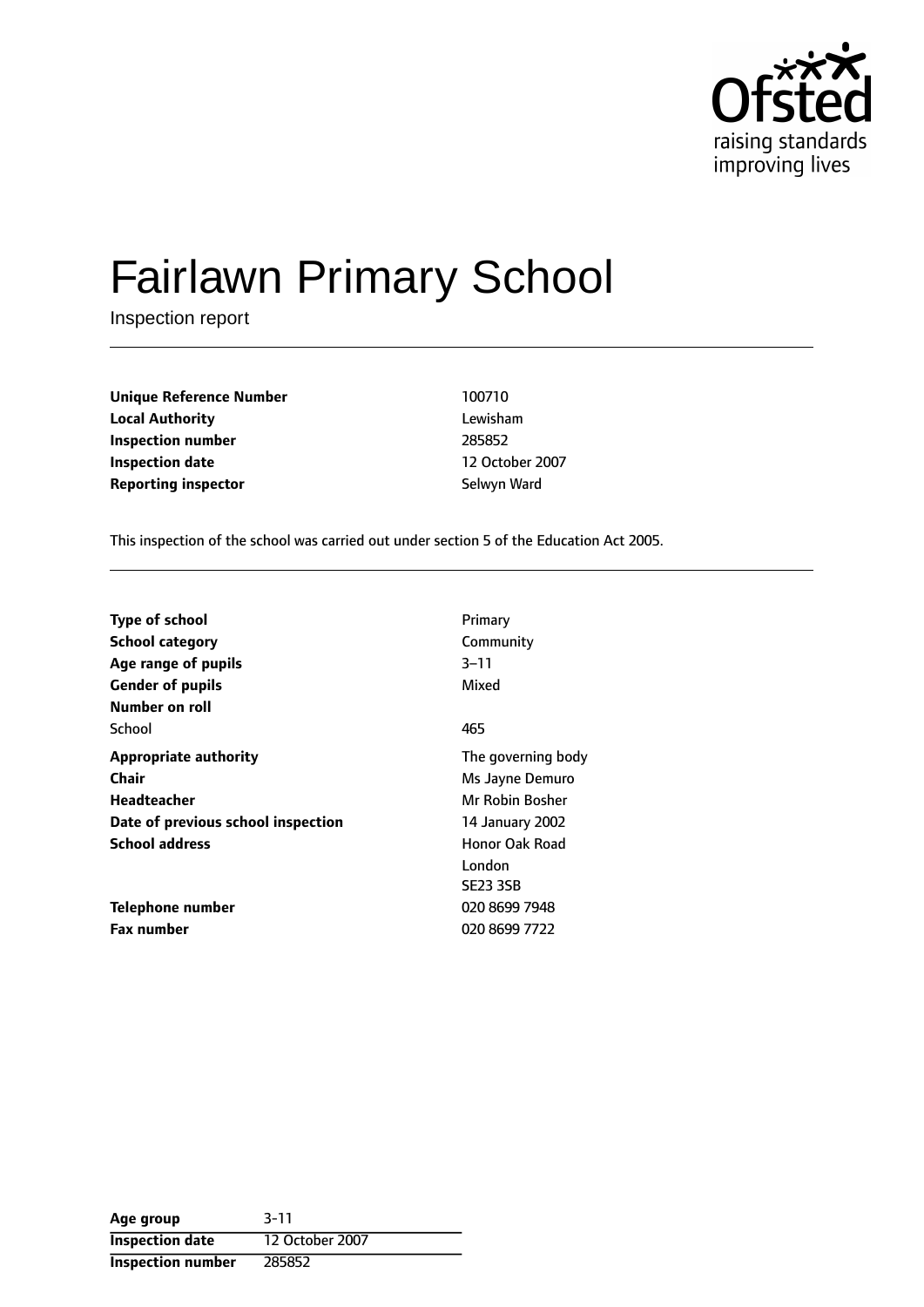.

© Crown copyright 2007

#### Website: www.ofsted.gov.uk

This document may be reproduced in whole or in part for non-commercial educational purposes, provided that the information quoted is reproduced without adaptation and the source and date of publication are stated.

Further copies of this report are obtainable from the school. Under the Education Act 2005, the school must provide a copy of this report free of charge to certain categories of people. A charge not exceeding the full cost of reproduction may be made for any other copies supplied.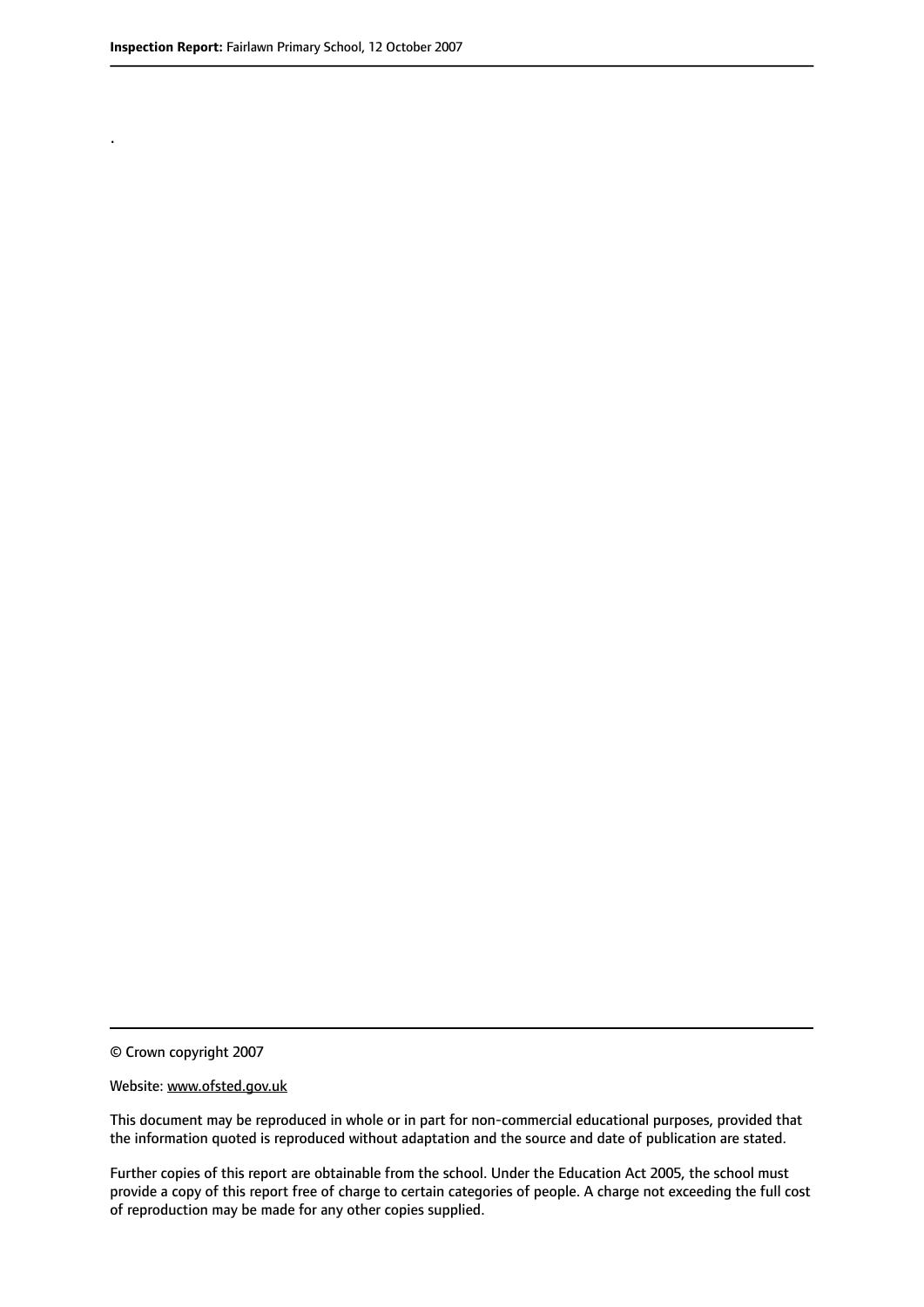# **Introduction**

The inspection was carried out by an Additional Inspector who evaluated the overall effectiveness of the school. The inspector looked particularly at the progress and standards children of all abilities achieve in the Foundation Stage and as they move through the school, as well as the impact of initiatives taken by school leaders to raise standards and the quality of provision. The inspector met with staff, governors and pupils. Parts of some lessons were observed, parents' questionnaires and a sample of pupils' work were examined and school information, including self-evaluation, was scrutinised. Other aspects of the school's work were not investigated in detail, but the inspector found no evidence to suggest that the school's own assessments, as given in its self-evaluation, were not justified, and these have been included where appropriate in the report.

## **Description of the school**

Fairlawn is much larger than average. It has a Nursery unit on a separate site half a mile from the main school. Children come from a cosmopolitan mix of backgrounds and around one in five speak a language other than English. However, only a very small number of pupils are at an early stage of learning English. The number of pupils with learning difficulties is broadly average. Pupils are of average ability when they start in the Nursery and in the Reception Year, but many join partway through their education. The school has an Arts Mark award and has gained Healthy Schools status.

## **Key for inspection grades**

| Outstanding  |
|--------------|
| Good         |
| Satisfactory |
| Inadequate   |
|              |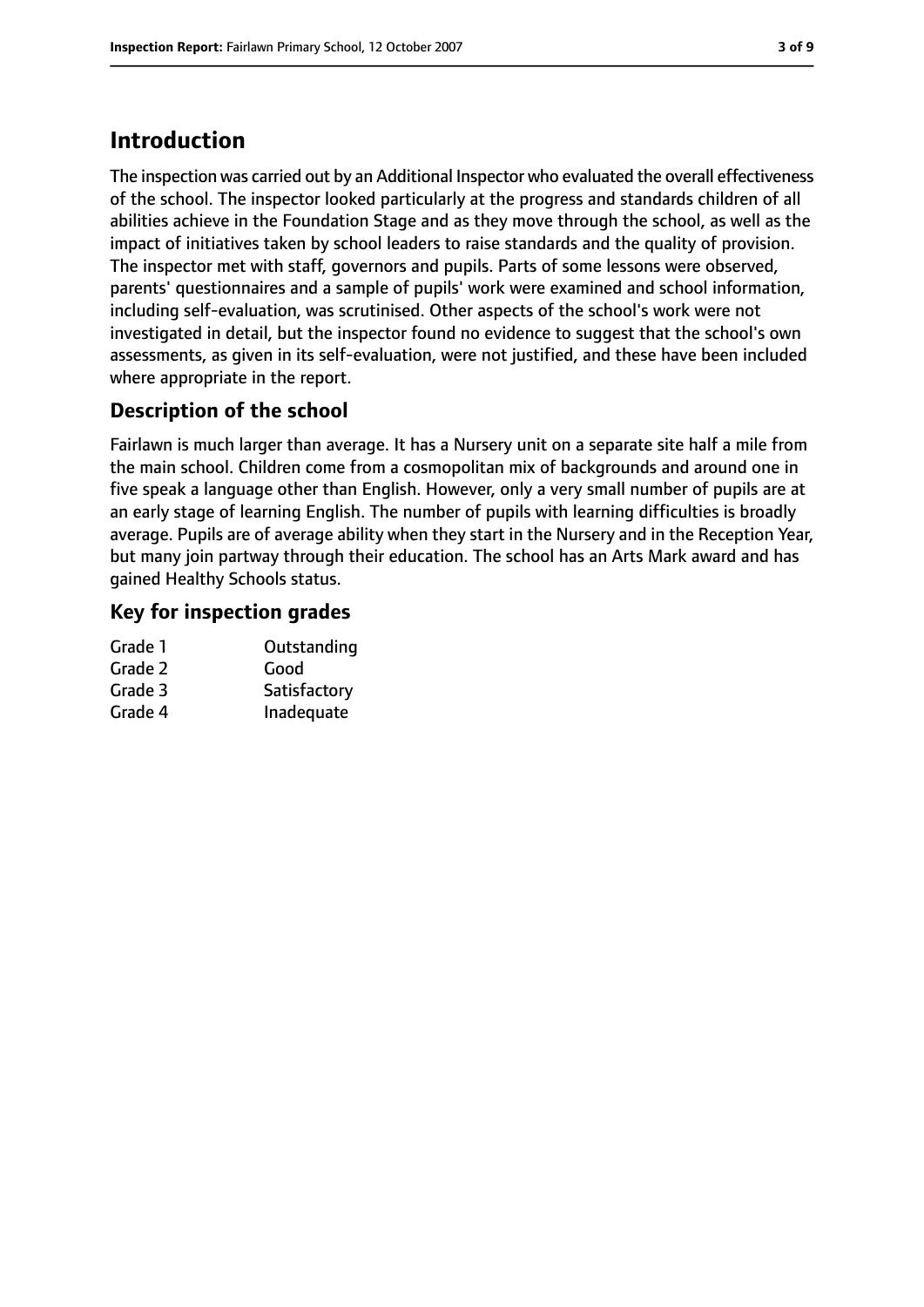## **Overall effectiveness of the school**

#### **Grade: 1**

This is an outstanding school where pupils of all abilities are helped to grow in confidence and where they achieve very well and attain high standards. Several parents comment that they 'have nothing but praise for the school' and, indeed, almost all of the views expressed by parents are extremely positive. Many comment specifically on how very well informed they are and how fully the school involves them in their children's learning. One summed up the views of a great many in saying, 'Our child is making excellent progress and loves school, which I think is the best indicator of a very well-run school'.

Fairlawn is extremely well run. The headteacher, senior leaders, staff and governors, work in close partnership to constantly check and evaluate the effectiveness of all the school does and to drive forward improvements. Teaching and learning are rigorously monitored and teachers are given support where needed. This has helped to ensure the consistently high standards of teaching throughout the school. Work in lessons is very well matched to pupils' different capabilities, providing good challenge for the most able while giving very well targeted support to those who have learning difficulties or who need extra help because they are learning English as an additional language. Teaching assistants are deployed and used very effectively, so that, for example, they keep careful track of which pupils are contributing when the teacher is teaching the whole class. Tracking of pupils' progress is thorough, so that staff know exactly how well each pupil is doing. That enables the school to provide pupils with extra help if they seem likely to fall behind. Because they all have individual targets and benefit from high quality marking, pupils also know how well they are doing and what they need to do to do better.

From their very good start in the Foundation Stage, pupils make very good progress and attain high standards in the national tests in Year 2 and Year 6. Their very good key skills in literacy, numeracy and information and communication technology prepare them exceedingly well for their move to secondary school. Again, this is strongly recognised by parents, who describe how their children have 'reached their full potential thanks to all the high quality teaching'. Parents of children with learning difficulties particularly comment on the excellent support they get. The success of the most able pupils is evident in the very high proportion attaining higher levels in the national tests in English and mathematics. In English in 2007, for example, two thirds of the pupils attained Level 5 in the Year 6 tests. This is twice the national average. Though all do well, the school recognises that more able pupils did not make quite such rapid progress last year in science. School leaders have identified that this is because some pupils, especially girls, would benefit from more opportunities to take part in practical science investigations. Provision for this is already being introduced this year.

Success in national tests has not been achieved at the expense of the wider curriculum. Parents describe how their children have 'many different opportunities both during and after school, in arts and sport'. Pupils talk enthusiastically about all the exciting things they do and learn at school. As one explained, 'The teachers make all the lessons as interesting as they can for us'. Imaginative links are made between different subjects so that learning is given a practical application and made more relevant. For example, pupils in Year 5 linked their work in mathematics on calculation and rounding to make scale representations of the planets in the solar system as part of their work in science. Good use is made of school visits to enrich the curriculum, including residential trips in Years 3, 5 and 6, of which pupils have fond memories and eager anticipation. One mum described her Year 3 child's week away in Broadstairs as 'a liberating experience', but it was not entirely clear whether she meant for the child or herself!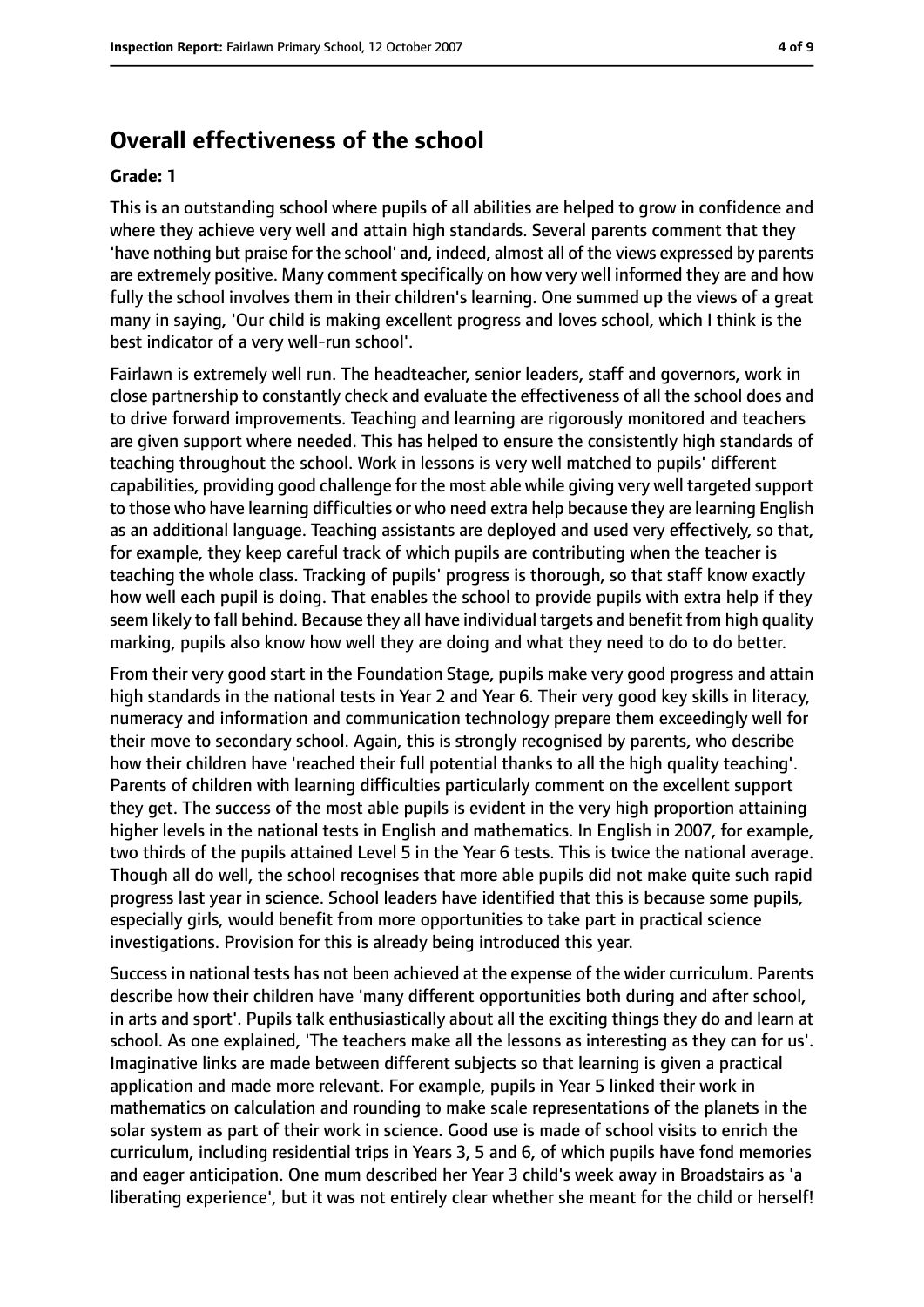Pupils describe how much they love school. Their attendance is excellent. Many parents whose children joined Fairlawn from otherschools voice particular praise for how the school has helped them. One, typically, described how her son 'settled in quickly, has been extremely happy and remains enthusiastic about coming to school every day, which was not always the case previously'. Behaviour is exemplary and pupils are attentive in lessons and concentrate hard on their work. Pupils feel extremely safe at school and are very confident that any unkindness between children is quickly resolved. Pupils enjoy the opportunities they have to take responsibility, for example as school councillors, and to help outside school through charity fundraising and the growing interest they take in environmental issues. They appreciate and celebrate the rich cultural mix that makes up this harmonious school community.

Pupils have an unwavering commitment to the need for a healthy lifestyle. They explain that school dinners have improved but are insistent that they have further to go because they are not always as exciting as they sound. Pupils point more approvingly at the healthy food they are growing for themselves in the school allotment.

Though the headteacher, senior leaders, staff and governors know that theirs is a very successful school, there is no sense of complacency from school leaders. The school improvement plan sets out their ambitions to build further on Fairlawn's many strengths. It is this drive for further development, on top of such a strong track record of success, that demonstrates the school's outstanding capacity for continued improvement.

#### **Effectiveness of the Foundation Stage**

#### **Grade: 1**

Children get off to an excellent start in both the Nursery and Reception classes. Many parents describe the Nursery as 'a stimulating and safe environment for children to play and learn'. It is a busy hive of purposeful activity and children's social development is particularly impressive as they learn to play and work together. This is especially valued by parents. One described how their 'previously shy and timid August-born child' had 'transformed into a confident individual who enjoys school'.

Not all children in the nursery go on to join Fairlawn in the Reception Year and not all of those in the Reception Year have attended the Nursery. Nonetheless, progress through the Foundation Stage is very good. By the end of the Reception Year, almost all attain and around half exceed the early learning goals expected for their age. Children do well because they are looked after very well and because they benefit from consistently good or better teaching and support.

#### **What the school should do to improve further**

■ Increase opportunities for more able pupils to develop their practical investigation skills in science.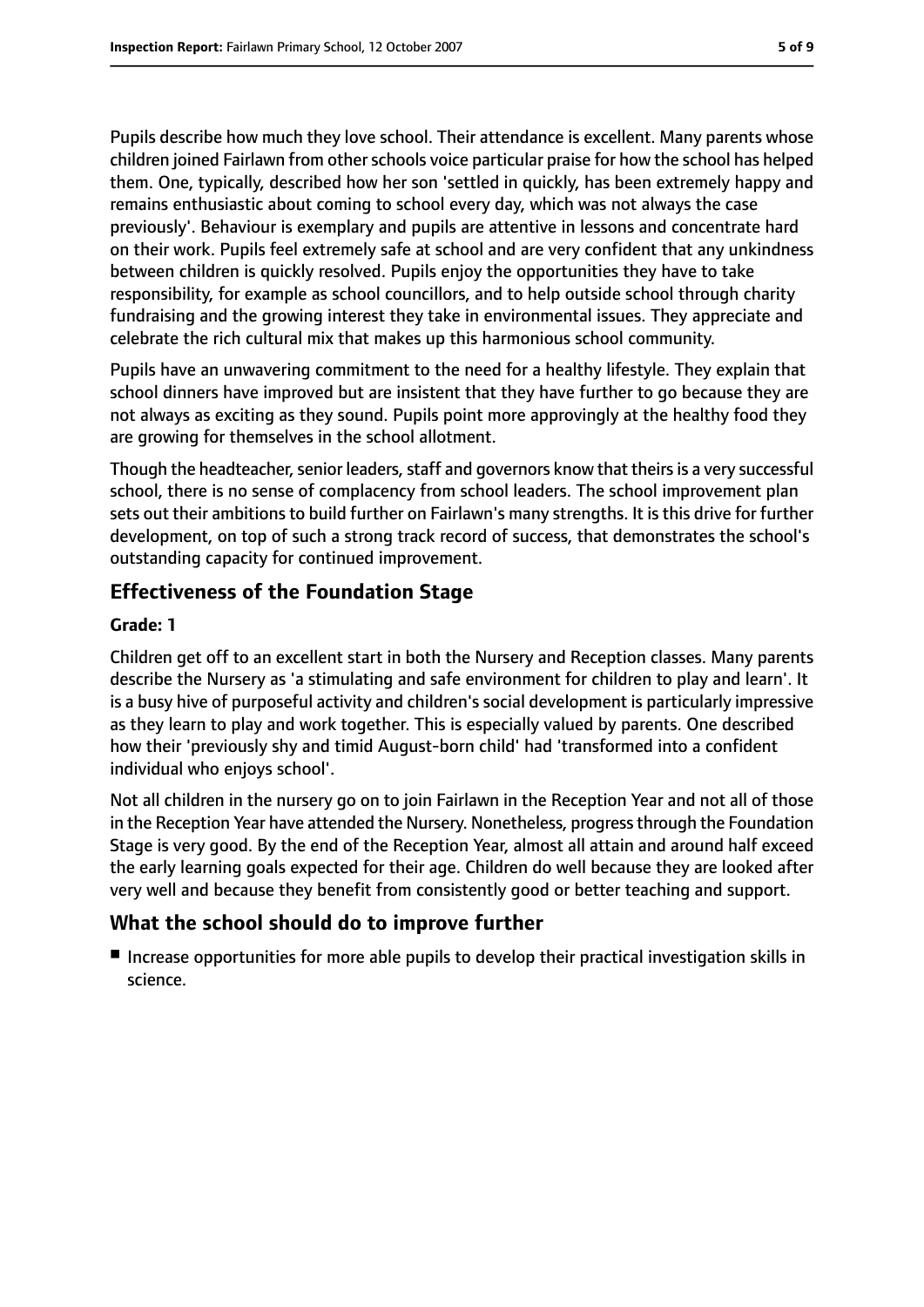**Any complaints about the inspection or the report should be made following the procedures set out in the guidance 'Complaints about school inspection', which is available from Ofsted's website: www.ofsted.gov.uk.**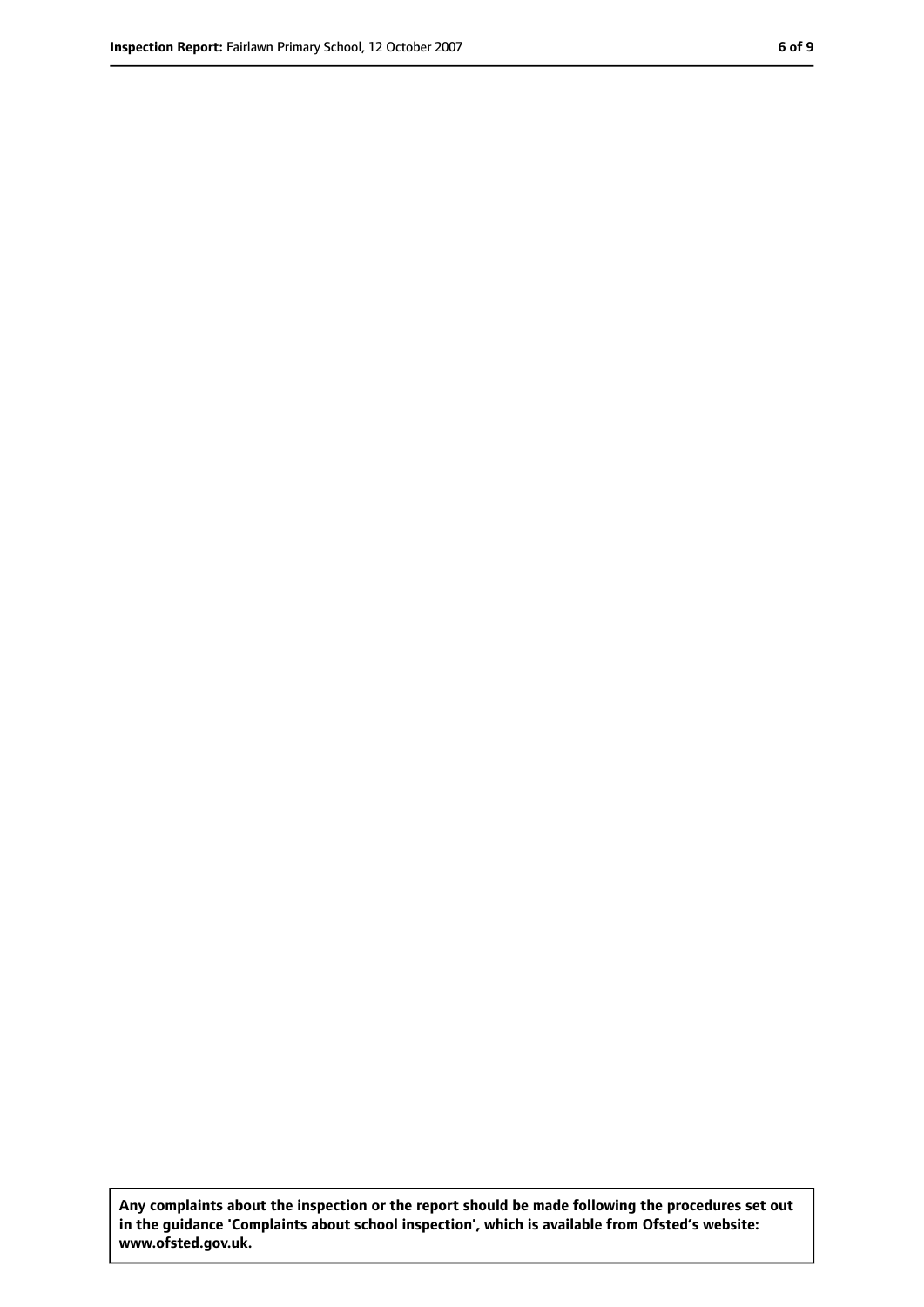#### **Annex A**

# **Inspection judgements**

| $\degree$ Key to judgements: grade 1 is outstanding, grade 2 good, grade 3 satisfactory, and | School         |
|----------------------------------------------------------------------------------------------|----------------|
| arade 4 inadequate                                                                           | <b>Overall</b> |

## **Overall effectiveness**

| How effective, efficient and inclusive is the provision of education, integrated<br>care and any extended services in meeting the needs of learners? |     |
|------------------------------------------------------------------------------------------------------------------------------------------------------|-----|
| Effective steps have been taken to promote improvement since the last<br>inspection                                                                  | Yes |
| How well does the school work in partnership with others to promote learners'<br>well-being?                                                         |     |
| The effectiveness of the Foundation Stage                                                                                                            |     |
| The capacity to make any necessary improvements                                                                                                      |     |

#### **Achievement and standards**

| How well do learners achieve?                                                                               |  |
|-------------------------------------------------------------------------------------------------------------|--|
| The standards <sup>1</sup> reached by learners                                                              |  |
| How well learners make progress, taking account of any significant variations between<br>groups of learners |  |
| How well learners with learning difficulties and disabilities make progress                                 |  |

#### **Personal development and well-being**

| How good is the overall personal development and well-being of the<br>learners?                                  |  |
|------------------------------------------------------------------------------------------------------------------|--|
| The extent of learners' spiritual, moral, social and cultural development                                        |  |
| The extent to which learners adopt healthy lifestyles                                                            |  |
| The extent to which learners adopt safe practices                                                                |  |
| How well learners enjoy their education                                                                          |  |
| The attendance of learners                                                                                       |  |
| The behaviour of learners                                                                                        |  |
| The extent to which learners make a positive contribution to the community                                       |  |
| How well learners develop workplace and other skills that will contribute to<br>their future economic well-being |  |

#### **The quality of provision**

| How effective are teaching and learning in meeting the full range of the<br>learners' needs?          |  |
|-------------------------------------------------------------------------------------------------------|--|
| How well do the curriculum and other activities meet the range of needs<br>and interests of learners? |  |
| How well are learners cared for, quided and supported?                                                |  |

 $^1$  Grade 1 - Exceptionally and consistently high; Grade 2 - Generally above average with none significantly below average; Grade 3 - Broadly average to below average; Grade 4 - Exceptionally low.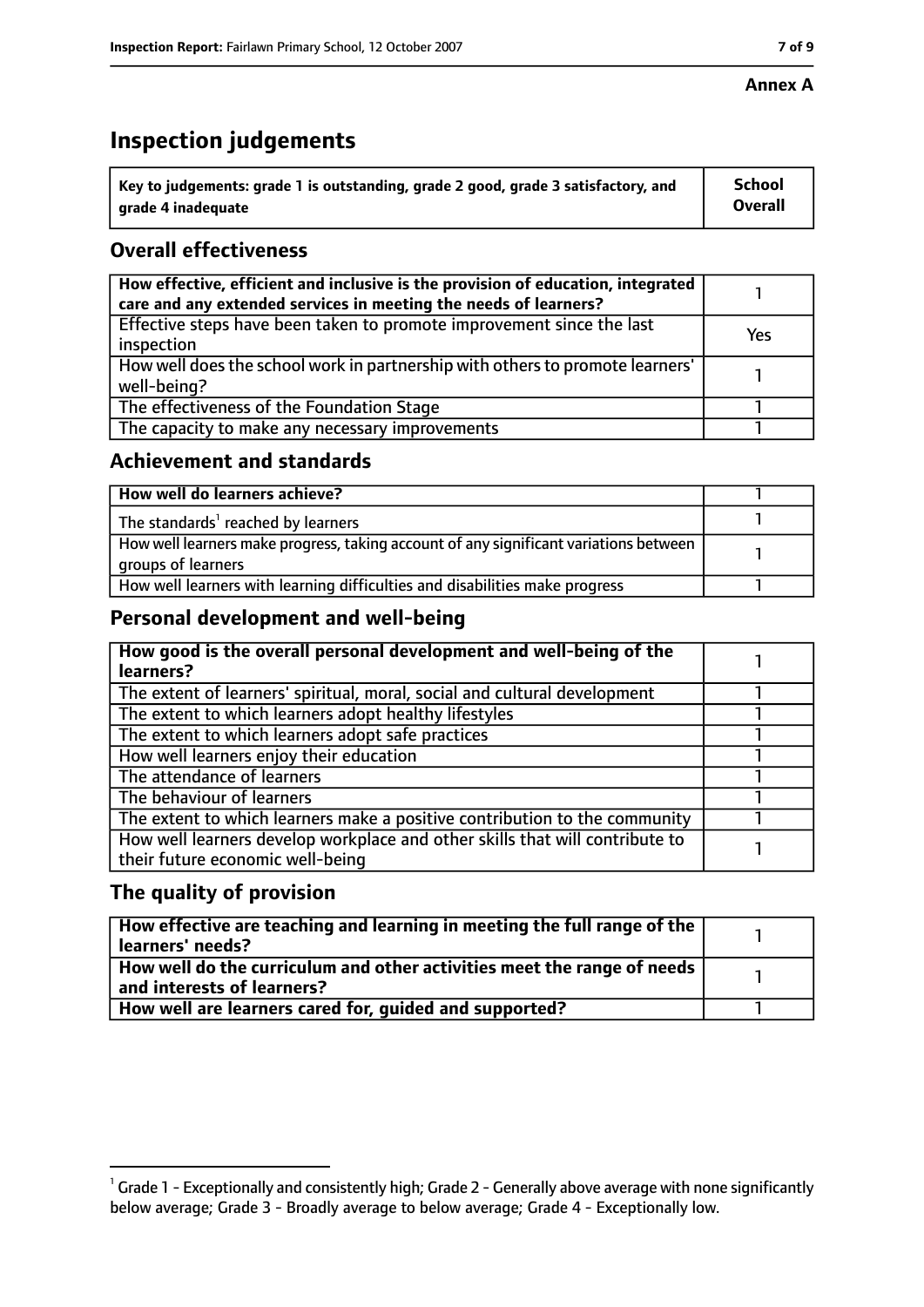# **Leadership and management**

| How effective are leadership and management in raising achievement<br>and supporting all learners?                                              |     |
|-------------------------------------------------------------------------------------------------------------------------------------------------|-----|
| How effectively leaders and managers at all levels set clear direction leading<br>to improvement and promote high quality of care and education |     |
| How effectively leaders and managers use challenging targets to raise standards                                                                 |     |
| The effectiveness of the school's self-evaluation                                                                                               |     |
| How well equality of opportunity is promoted and discrimination tackled so<br>that all learners achieve as well as they can                     |     |
| How effectively and efficiently resources, including staff, are deployed to<br>achieve value for money                                          |     |
| The extent to which governors and other supervisory boards discharge their<br>responsibilities                                                  |     |
| Do procedures for safeguarding learners meet current government<br>requirements?                                                                | Yes |
| Does this school require special measures?                                                                                                      | No  |
| Does this school require a notice to improve?                                                                                                   | No  |